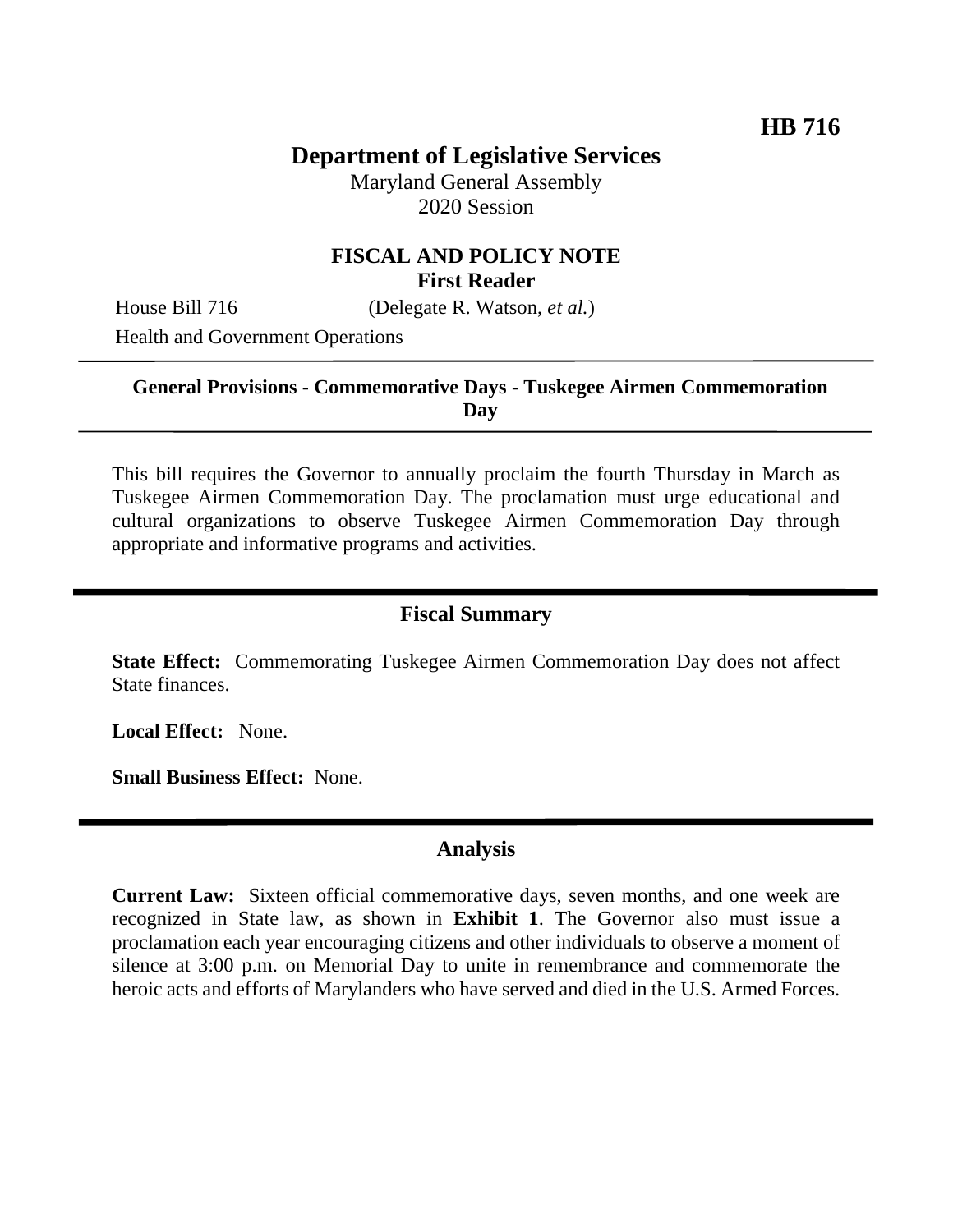| Asian Lunar New Year Day <sup>1</sup>                         | January/February  |
|---------------------------------------------------------------|-------------------|
| <b>Black History Month</b>                                    | February          |
| <b>Irish-American Heritage Month</b>                          | March             |
| Women's History Month                                         | March             |
| Welcome Home Vietnam Veterans Day                             | March 30          |
| Crime Victim and Advocate Commemorative Day                   | April 3           |
| John Hanson's Birthday <sup>2</sup>                           | April 13          |
| National Healthcare Decisions Day                             | April 16          |
| Maryland Centenarians Day <sup>3</sup>                        | May               |
| Negro Baseball League Day <sup>4</sup>                        | May               |
| Law Day U.S.A.                                                | May 1             |
| Fire, Rescue, and Emergency Services Workers Day <sup>5</sup> | June              |
| Chesapeake Bay Awareness Week <sup>6</sup>                    | June              |
| Juneteenth National Freedom Day                               | June 19           |
| <b>Maryland Charter Day</b>                                   | June 20           |
| <b>Thurgood Marshall Day</b>                                  | July 2            |
| Caribbean Heritage Month                                      | August            |
| Hispanic Heritage Month <sup>7</sup>                          | September/October |
| German-American Heritage Month                                | October           |
| South Asian American Heritage Day                             | October 2         |
| Poetry Day                                                    | October 15        |
| American Indian Heritage Month                                | November          |
| <b>Maryland Emancipation Day</b>                              | November 1        |
| <b>Annapolis Charter Day</b>                                  | December 17       |
|                                                               |                   |

## **Exhibit 1 Official Commemorative Days and Months in Maryland**

<sup>1</sup>Day designated as new year on the Asian lunar calendar.

2 John Hanson served as the first president of the Continental Congress under the Articles of Confederation from 1781 to 1782.

- <sup>3</sup>Commemorated on the second Thursday in May.
- <sup>4</sup>Commemorated on the second Saturday in May.

<sup>5</sup>Commemorated on the first Sunday in June.

<sup>6</sup>Commemorated during the second week in June.

<sup>7</sup>Commemorated from September 15 to October 15.

Source: Department of Legislative Services